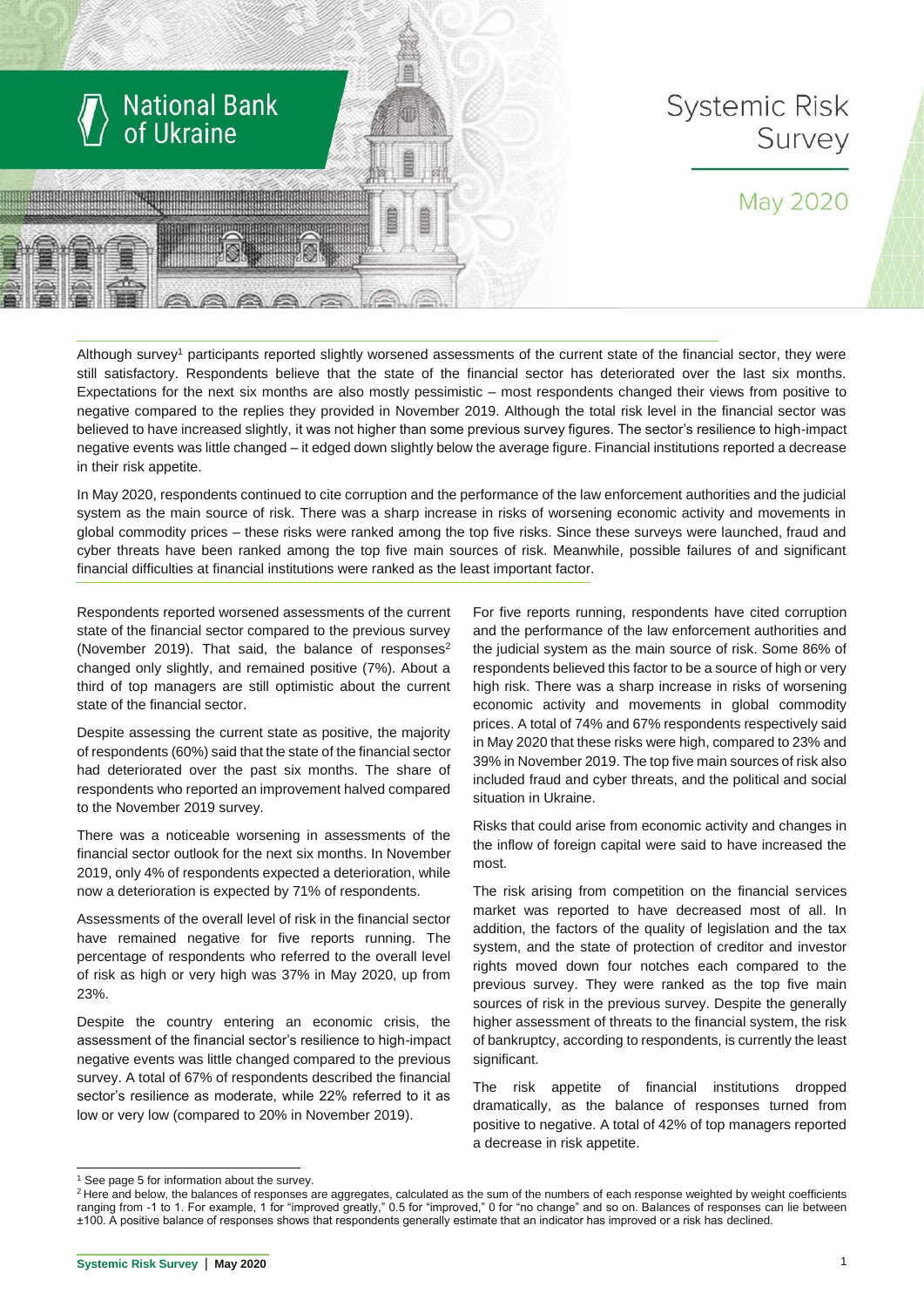**Figure 1. How respondents assess the current state of the Ukrainian financial sector**



**Figure 3. How respondents expect the state of the Ukrainian financial sector to change over the next six months**



**Figure 5. Perceptions of the resilience of the Ukrainian financial sector to high-impact negative events**



**Figure 2. How respondents think the state of the Ukrainian financial sector has changed over the last six months**



**Figure 4. Perceptions of the total risk level in the Ukrainian financial sector**





**Figure 6. How respondents' risk appetite has changed over the last** 

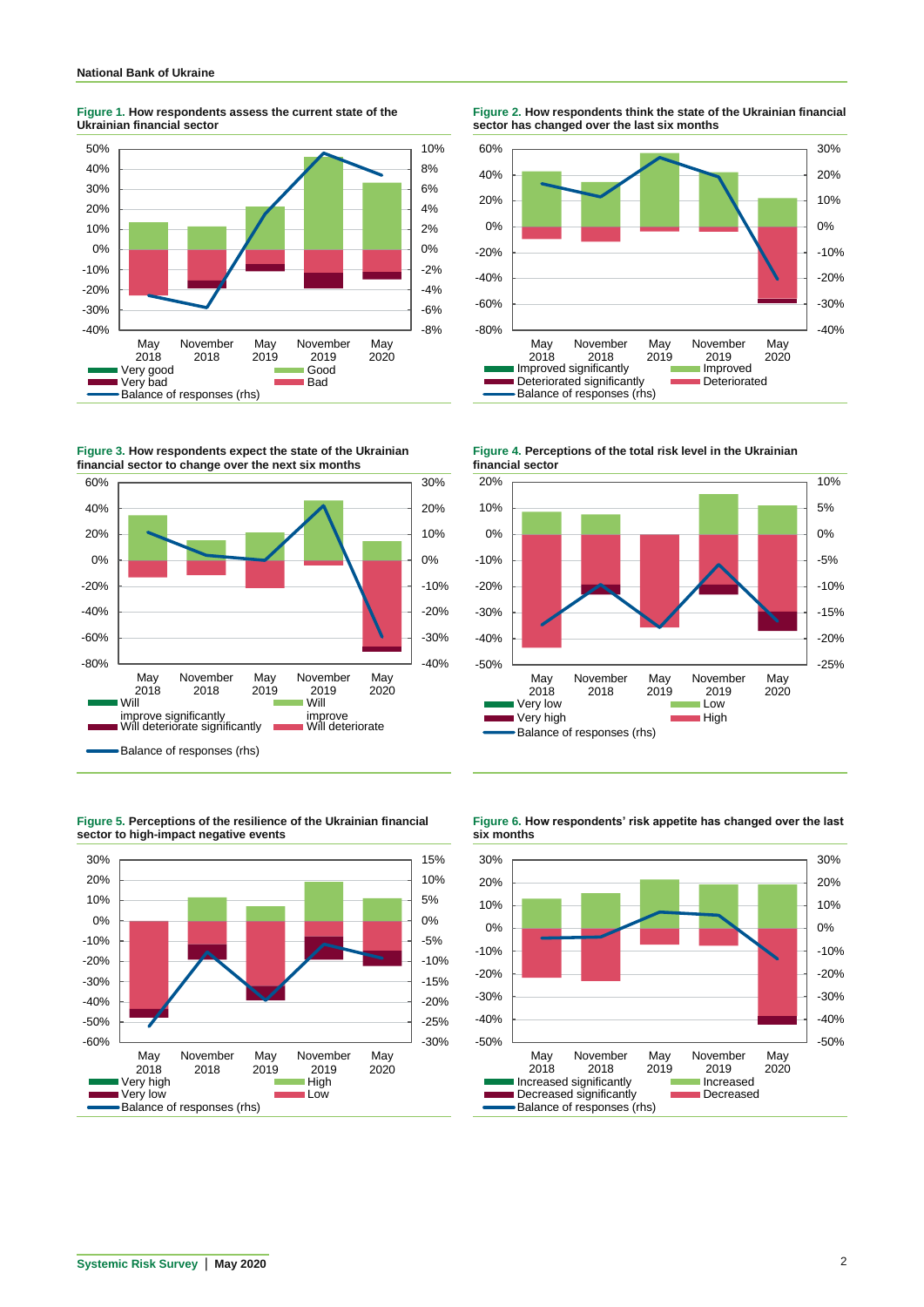**Figure 7. The risk level in the financial sector, as determined by specific factors, May 2020\***

| Corruption, and the performance of the law enforcement authorities<br>and the judicial system | 30%         |        | 56%       |                    | 15%        |  |
|-----------------------------------------------------------------------------------------------|-------------|--------|-----------|--------------------|------------|--|
| Economic activity                                                                             | 11%         |        | 63%       | 7%                 | 11%<br>7%  |  |
| Movements in global commodity prices                                                          | 4%          | 63%    |           | 22%                | 11%        |  |
| Fraud and cyber threats                                                                       |             | 65%    |           |                    | 35%        |  |
| Political and social situation in Ukraine                                                     | 19%         | 41%    | 33%       |                    | 7%         |  |
| Changes in the inflow of foreign capital (including foreign direct<br>investment) in Ukraine  |             | 58%    |           | 27%                | 12%<br>4%  |  |
| The state of protection of creditor and investor rights                                       | 7%          | 48%    |           | 30%                | $11\%$ 4%  |  |
| The state of cooperation with international financial institutions                            | 11%         | 37%    |           | 37%                | 15%        |  |
| The quality of legislation and the tax system                                                 | 4%          | 41%    |           | 37%                | 19%        |  |
| The value of assets and the quality of collateral                                             | 37%         |        | 44%       |                    | 19%        |  |
| State economic policy (monetary and fiscal policy, etc.)                                      | 31%         |        | 50%       |                    | 19%        |  |
| The quality of human capital in the financial sector                                          | 4%<br>26%   |        | 44%       |                    | 26%        |  |
| The war with Russia (hostilities in eastern Ukraine)                                          | 4%<br>26%   |        | 37%       |                    | 33%        |  |
| The level and movements of real estate prices                                                 | 22%         |        | 52%       |                    | 4%<br>22%  |  |
| Competition on the financial services market                                                  | 22%         |        | 52%       |                    | 26%        |  |
| Exchange rate movements and volatility                                                        | 22%         |        | 67%       |                    | 11%        |  |
| Current and expected inflation                                                                | 19%         | 31%    |           | 46%                | 4%         |  |
| Access to funding                                                                             | 19%         |        | 52%       |                    | 30%        |  |
| Possible failures/significant financial difficulties of financial<br>institutions             | 11%         | 52%    |           |                    | 37%        |  |
|                                                                                               | 0%          | 20%    | 40%       | 60%<br>80%         | 100%       |  |
|                                                                                               | ■ Very high | ■ High | $M$ edium | $\blacksquare$ Low | ■ Very low |  |

\* The order in which the factors appears in this figure has been determined on the basis of "very high" and "high" responses.

**Table 1. Ranks of risk factors (determined on the basis of "very high" and "high" responses)**

| <b>Risk factors</b>                                                                        | Rank,<br><b>May 2020</b> | Rank,<br>November 2019 | Difference,<br>$+/-$ |
|--------------------------------------------------------------------------------------------|--------------------------|------------------------|----------------------|
| Corruption, and the performance of the law enforcement authorities and the judicial system |                          |                        | 0                    |
| Economic activity                                                                          | $\overline{2}$           | 13                     | 11                   |
| Movements in global commodity prices                                                       | 3                        | 7                      | 4                    |
| Fraud and cyber threats                                                                    | 4                        | 2                      | $-2$                 |
| Fraud and cyber threats                                                                    | 5                        | 4                      | $-1$                 |
| Changes in the inflow of foreign capital (including foreign direct investment) in Ukraine  | 6                        | 11                     | 5                    |
| The state of protection of creditor and investor rights                                    | 7                        | 3                      | $-4$                 |
| The state of cooperation with international financial institutions                         | 8                        | 5                      | $-3$                 |
| The quality of legislation and the tax system                                              | 9                        | 5                      | $-4$                 |
| The value of assets and the quality of collateral                                          | 10                       | 8                      | $-2$                 |
| State economic policy (monetary and fiscal policy, etc.)                                   | 11                       | 13                     | $\overline{2}$       |
| The war with Russia (hostilities in eastern Ukraine)                                       | 12                       | 8                      | $-4$                 |
| The quality of human capital in the financial sector                                       | 12                       | 11                     | -1                   |
| Exchange rate movements and volatility                                                     | 14                       | 15                     | 1                    |
| Competition on the financial services market                                               | 14                       | 8                      | $-6$                 |
| The level and movements of real estate prices                                              | 14                       | 18                     | 4                    |
| Current and expected inflation                                                             | 17                       | 19                     | 2                    |
| Access to funding                                                                          | 18                       | 15                     | $-3$                 |
| Possible failures/significant financial difficulties of financial institutions             | 19                       | 17                     | $-2$                 |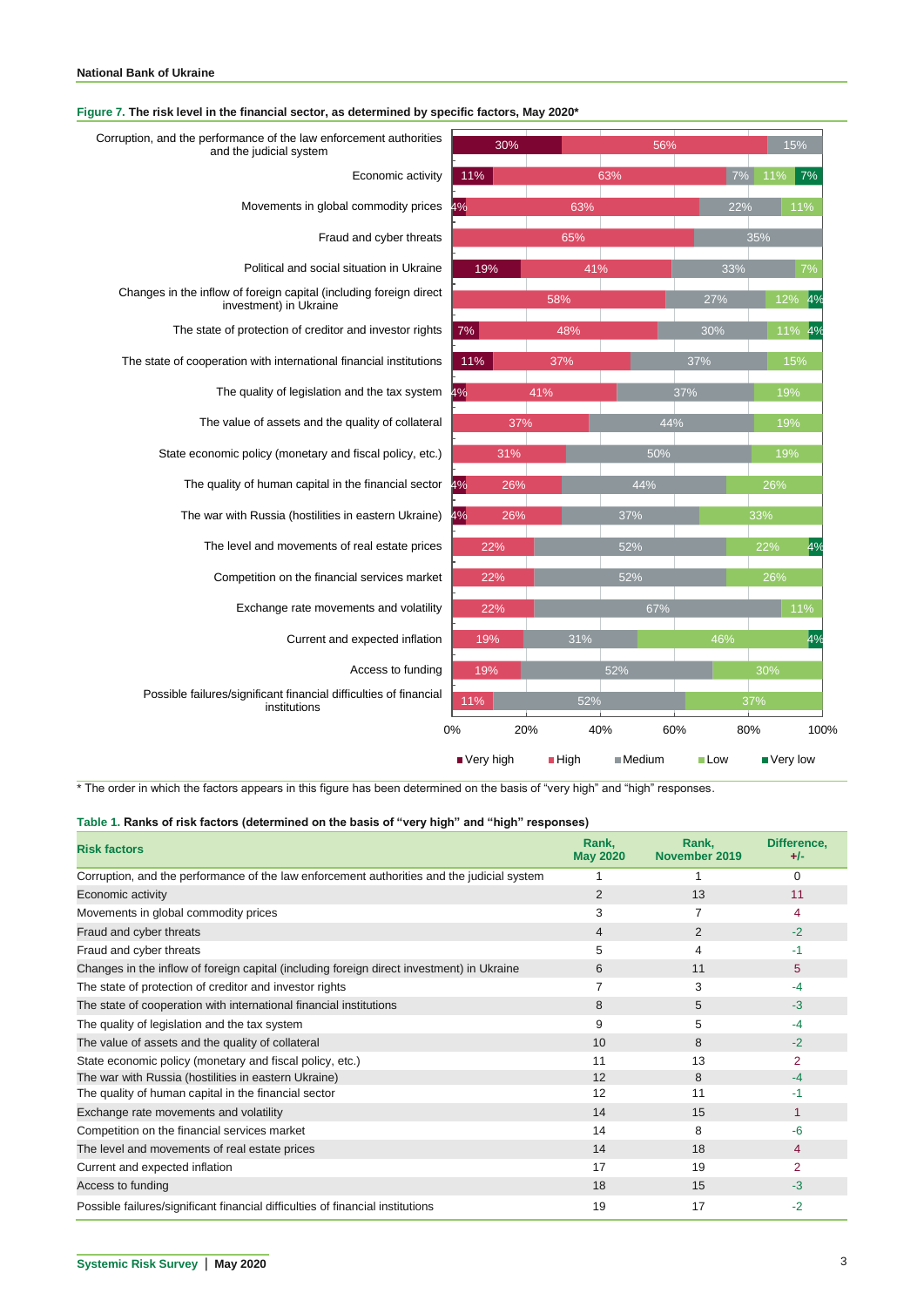## Annex: Survey findings

|                                                                                                                                   | <b>Balance of responses, %</b>                                                                        |        |        |                                                                     |                                                                                                  |                     |               |              |                               |    |
|-----------------------------------------------------------------------------------------------------------------------------------|-------------------------------------------------------------------------------------------------------|--------|--------|---------------------------------------------------------------------|--------------------------------------------------------------------------------------------------|---------------------|---------------|--------------|-------------------------------|----|
| 05'18                                                                                                                             | 11'18                                                                                                 | 05'19  | 11'19  | N<br>Answer options, May 2020, %<br>05'20                           |                                                                                                  |                     |               |              |                               |    |
|                                                                                                                                   |                                                                                                       |        |        |                                                                     | 1. What is your perception of state of the Ukrainian financial sector today?                     |                     |               |              |                               |    |
|                                                                                                                                   |                                                                                                       |        |        |                                                                     | Very bad                                                                                         | Bad                 | Satisfactory  | Good         | Very good                     |    |
| $-5%$                                                                                                                             | $-6%$                                                                                                 | 4%     | 10%    | 7%                                                                  | 4%                                                                                               | 11%                 | 52%           | 33%          | $0\%$                         | 27 |
|                                                                                                                                   | 2. How do you think the state of the Ukrainian financial sector has changed over the last six months? |        |        |                                                                     |                                                                                                  |                     |               |              |                               |    |
|                                                                                                                                   |                                                                                                       |        |        |                                                                     | Deteriorated                                                                                     | Deteriorated        | Has not       | Improved     | Improved                      |    |
|                                                                                                                                   |                                                                                                       |        |        |                                                                     | significantly                                                                                    |                     | changed       |              | significantly                 |    |
| 17%                                                                                                                               | 12%                                                                                                   | 27%    | 19%    | $-20%$                                                              | 4%                                                                                               | 56%                 | 19%           | 22%          | 0%                            | 27 |
|                                                                                                                                   |                                                                                                       |        |        |                                                                     | 3. How do you think the state of the financial sector will change over the next six months?      |                     |               |              |                               |    |
|                                                                                                                                   |                                                                                                       |        |        |                                                                     | Will deteriorate                                                                                 | Will<br>deteriorate | Will not      | Will improve | Will improve<br>significantly |    |
| 11%                                                                                                                               | 2%                                                                                                    | 0%     | 21%    | $-30%$                                                              | significantly<br>4%                                                                              | 67%                 | change<br>15% | 15%          | $0\%$                         | 27 |
|                                                                                                                                   |                                                                                                       |        |        |                                                                     | 4. What is your perception of the total risk level in the financial sector?                      |                     |               |              |                               |    |
|                                                                                                                                   |                                                                                                       |        |        |                                                                     | Very high                                                                                        | High                | Medium        | Low          | Very low                      |    |
| $-17%$                                                                                                                            | $-10%$                                                                                                | $-18%$ | $-6%$  | $-17%$                                                              | 7%                                                                                               | 30%                 | 52%           | 11%          | $0\%$                         | 27 |
|                                                                                                                                   |                                                                                                       |        |        |                                                                     |                                                                                                  |                     |               |              |                               |    |
|                                                                                                                                   |                                                                                                       |        |        |                                                                     | 5. What is your assessment of the financial sector's resilience to high-impact negative events?  |                     |               |              |                               |    |
|                                                                                                                                   |                                                                                                       |        |        |                                                                     | Very low                                                                                         | Low                 | Medium        | High         | Very high                     |    |
| $-26%$                                                                                                                            | $-8%$                                                                                                 | $-20%$ | $-6%$  | $-9%$                                                               | 7%                                                                                               | 15%                 | 67%           | 11%          | 0%                            | 27 |
|                                                                                                                                   |                                                                                                       |        |        |                                                                     | 6. What are your perceptions of the financial sector's risks stemming from the following factors |                     |               |              |                               |    |
|                                                                                                                                   |                                                                                                       |        |        |                                                                     | Very high                                                                                        | High                | Medium        | Low          | Very low                      |    |
|                                                                                                                                   | 6.1. Political and social situation in Ukraine                                                        |        |        |                                                                     |                                                                                                  |                     |               |              |                               |    |
| $-46%$                                                                                                                            | $-37%$                                                                                                | $-57%$ | $-29%$ | $-35%$<br>6.2. The war with Russia (hostilities in eastern Ukraine) | 19%                                                                                              | 41%                 | 33%           | 7%           | 0%                            | 27 |
| $-15%$                                                                                                                            | $-17%$                                                                                                | $-18%$ | $-12%$ | 0%                                                                  | 4%                                                                                               | 26%                 | 37%           | 33%          | 0%                            | 27 |
|                                                                                                                                   |                                                                                                       |        |        |                                                                     | 6.3. Corruption, and the performance of the law enforcement authorities and the judicial system  |                     |               |              |                               |    |
| $-54%$                                                                                                                            | $-52%$                                                                                                | $-57%$ | $-58%$ | $-57%$                                                              | 30%                                                                                              | 56%                 | 15%           | 0%           | 0%                            | 27 |
|                                                                                                                                   | 6.4. The quality of legislation and the tax system                                                    |        |        |                                                                     |                                                                                                  |                     |               |              |                               |    |
| $-20%$                                                                                                                            | $-29%$                                                                                                | $-14%$ | $-23%$ | $-15%$                                                              | 4%                                                                                               | 41%                 | 37%           | 19%          | 0%                            | 27 |
|                                                                                                                                   |                                                                                                       |        |        | 6.5. The state of protection of creditor and investor rights        |                                                                                                  |                     |               |              |                               |    |
| $-33%$                                                                                                                            | $-42%$                                                                                                | $-36%$ | $-31%$ | $-22%$                                                              | 7%                                                                                               | 48%                 | 30%           | 11%          | 4%                            | 27 |
|                                                                                                                                   | 6.6. Economic activity                                                                                |        |        |                                                                     |                                                                                                  |                     |               |              |                               |    |
| 7%                                                                                                                                | $-8%$                                                                                                 | 7%     | 4%     | $-30%$                                                              | 11%                                                                                              | 63%                 | 7%            | 11%          | 7%                            | 27 |
| -4%                                                                                                                               | 6.7. Current and expected inflation<br>$-4%$                                                          | 16%    | 31%    | 17%                                                                 | 0%                                                                                               | 19%                 | 31%           | 46%          | 4%                            | 26 |
|                                                                                                                                   |                                                                                                       |        |        | 6.8. State economic policy (monetary and fiscal policy, etc.)       |                                                                                                  |                     |               |              |                               |    |
| 2%                                                                                                                                | $-6%$                                                                                                 | $0\%$  | 2%     | $-6%$                                                               | $0\%$                                                                                            | 31%                 | 50%           | 19%          | 0%                            | 26 |
|                                                                                                                                   |                                                                                                       |        |        |                                                                     |                                                                                                  |                     |               |              |                               |    |
| 6.9. Exchange rate movements and volatility<br>0%<br>27<br>$-20%$<br>$-20%$<br>$-9%$<br>6%<br>$-6%$<br>$0\%$<br>22%<br>67%<br>11% |                                                                                                       |        |        |                                                                     |                                                                                                  |                     |               |              |                               |    |
|                                                                                                                                   |                                                                                                       |        |        |                                                                     | 6.10. Changes in the inflow of foreign capital (including foreign direct investment) in Ukraine  |                     |               |              |                               |    |
| 4%                                                                                                                                |                                                                                                       |        |        |                                                                     | $-10\%$ 2% $-19\%$ 0%                                                                            |                     | 27%           | 12%          | 4%                            | 26 |
|                                                                                                                                   | 6.11. Movements in global commodity prices                                                            |        |        |                                                                     |                                                                                                  |                     |               |              |                               |    |
| $-15%$                                                                                                                            | $-27%$                                                                                                | $-24%$ | $-13%$ | $-30%$                                                              | 4%                                                                                               | 63%                 | 22%           | 11%          | 0%                            | 27 |
| $-35%$                                                                                                                            | $-44%$                                                                                                | $-54%$ | $-21%$ | $-22%$                                                              | 6.12. The state of cooperation with international financial institutions<br>11%                  | 37%                 | 37%           |              | $0\%$                         | 27 |
|                                                                                                                                   |                                                                                                       |        |        |                                                                     | 6.13. Possible failures/significant financial difficulties of financial institutions             |                     |               | 15%          |                               |    |
| 11%                                                                                                                               | 25%                                                                                                   | 18%    | 20%    | 13%                                                                 | $0\%$                                                                                            | 11%                 | 52%           | 37%          | 0%                            | 27 |
|                                                                                                                                   |                                                                                                       |        |        | 6.14. Competition on the financial services market                  |                                                                                                  |                     |               |              |                               |    |
| 13%                                                                                                                               | $-10%$                                                                                                | 5%     | $-4%$  | 2%                                                                  | 0%                                                                                               | 22%                 | 52%           | 26%          | $0\%$                         | 27 |
|                                                                                                                                   | 6.15. Access to funding                                                                               |        |        |                                                                     |                                                                                                  |                     |               |              |                               |    |
| 9%                                                                                                                                | $-21%$                                                                                                | $-18%$ | 10%    | 6%                                                                  | $0\%$                                                                                            | 19%                 | 52%           | 30%          | 0%                            | 27 |
| 6.16. The quality of human capital in the financial sector                                                                        |                                                                                                       |        |        |                                                                     |                                                                                                  |                     |               |              |                               |    |
| $-4%$                                                                                                                             | $-10%$                                                                                                | $-13%$ | $-2%$  | $-4%$                                                               | 4%                                                                                               | 26%                 | 44%           | 26%          | 0%                            | 27 |
|                                                                                                                                   | 6.17. The value of assets and the quality of collateral                                               |        |        |                                                                     |                                                                                                  |                     |               |              |                               |    |
| $-13%$                                                                                                                            | $0\%$                                                                                                 | $-7%$  | $-12%$ | $-9%$<br>6.18. The level and movements of real estate prices        | 0%                                                                                               | 37%                 | 44%           | 19%          | 0%                            | 27 |
| 17%                                                                                                                               | 17%                                                                                                   | 18%    | 15%    | 4%                                                                  | 0%                                                                                               | 22%                 | 52%           | 22%          | 4%                            | 27 |
|                                                                                                                                   | 6.19. Fraud and cyber threats                                                                         |        |        |                                                                     |                                                                                                  |                     |               |              |                               |    |
| $-37%$                                                                                                                            | $-37%$                                                                                                | $-25%$ | $-35%$ | $-33%$                                                              | 0%                                                                                               | 65%                 | 35%           | 0%           | $0\%$                         | 26 |
| 7. How has the risk appetite of your institution changed over the last six months?                                                |                                                                                                       |        |        |                                                                     |                                                                                                  |                     |               |              |                               |    |
| Decreased<br>Has not<br>Increased                                                                                                 |                                                                                                       |        |        |                                                                     |                                                                                                  |                     |               |              |                               |    |
|                                                                                                                                   |                                                                                                       |        |        |                                                                     | significantly                                                                                    | Decreased           | changed       | Increased    | significantly                 |    |
| -4%                                                                                                                               | $-4%$                                                                                                 | 7%     | 6%     | $-13%$                                                              | 4%                                                                                               | 38%                 | 38%           | 19%          | 0%                            | 26 |